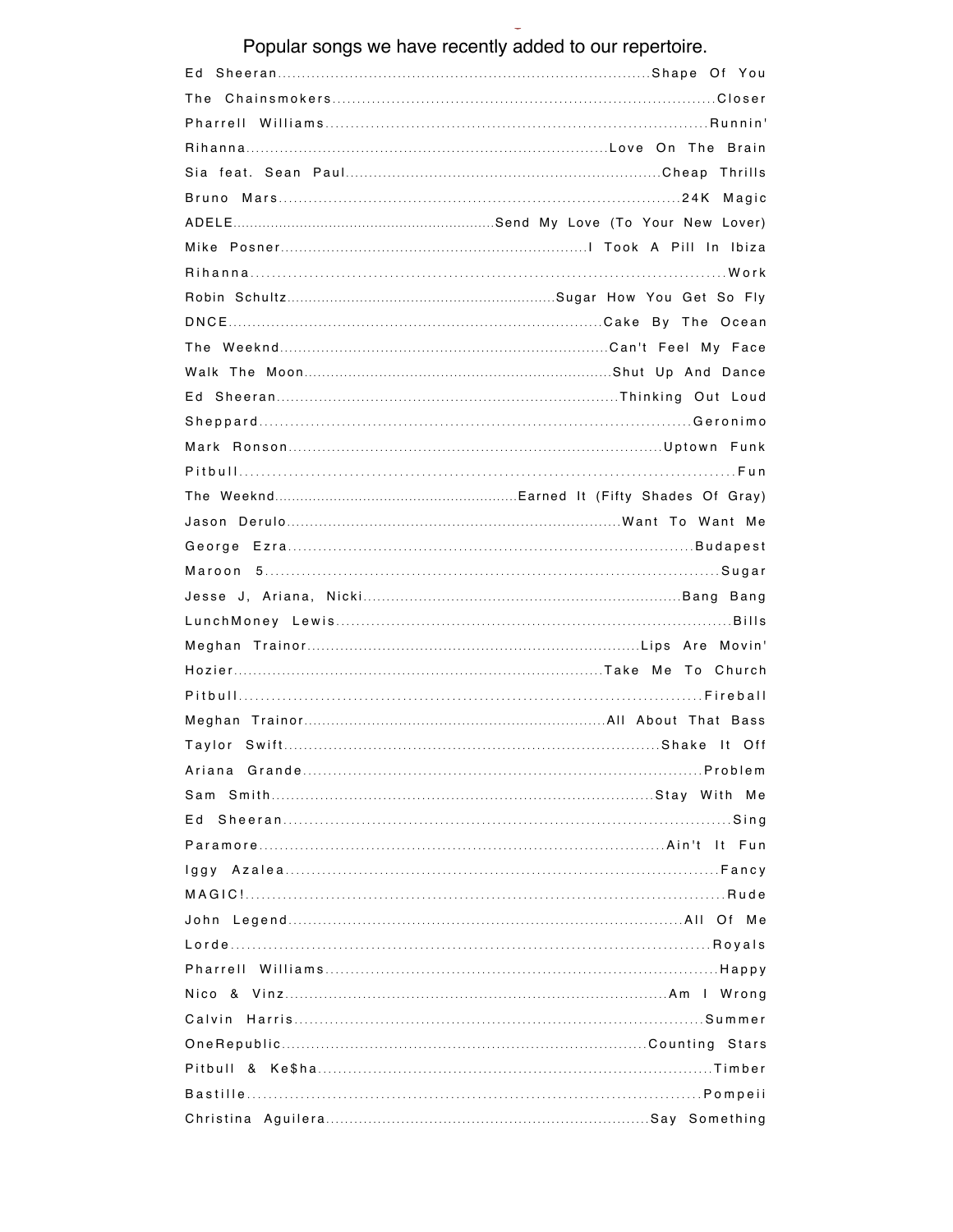| Burning |
|---------|
|         |
|         |
|         |
|         |
|         |
|         |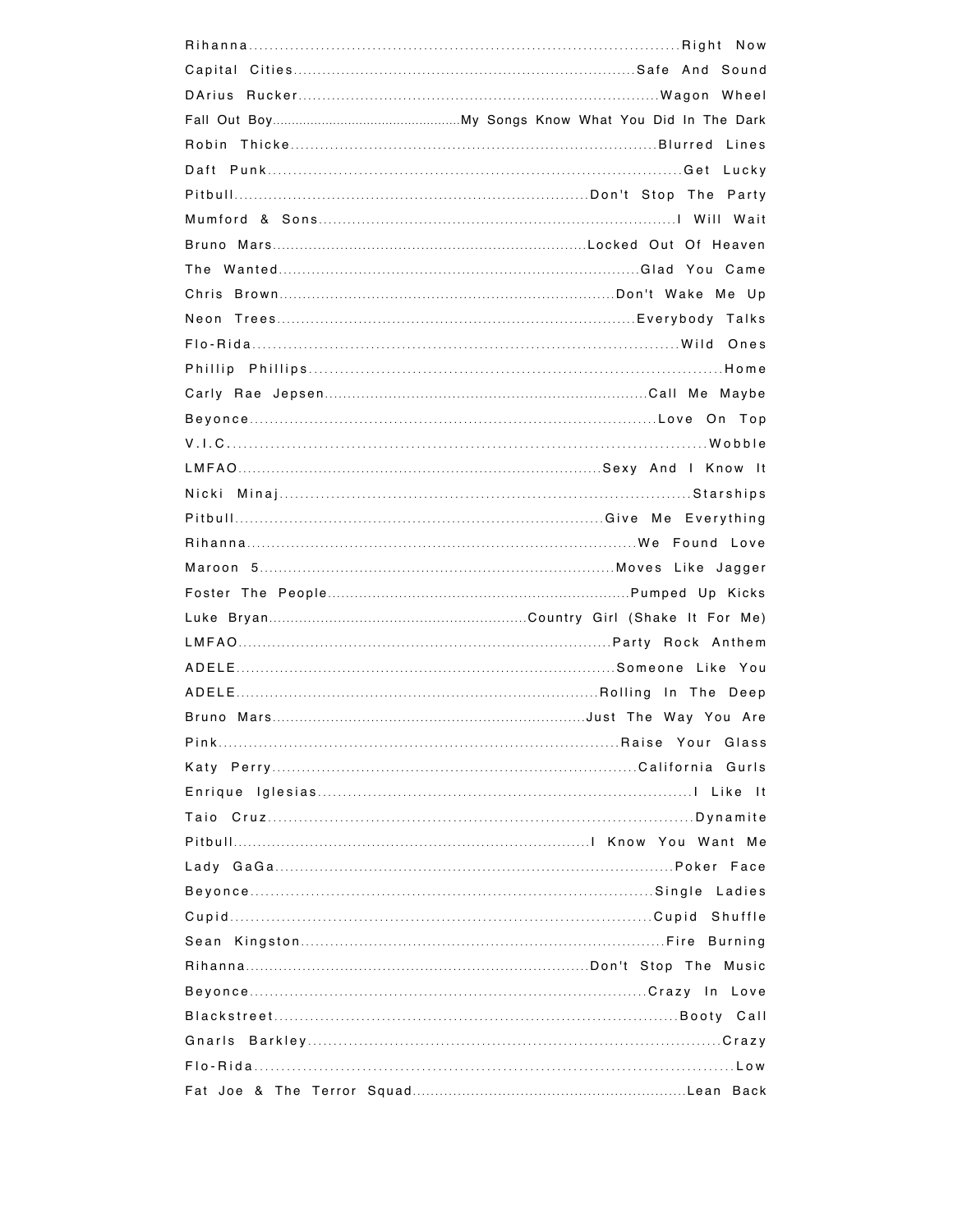## Complete List Alphabetical listing by artist.

|         | You Shook Me All Night Long                                     |
|---------|-----------------------------------------------------------------|
|         | Send My Love (To Your New Lover)<br>Someone Like You            |
|         | Let's Stay Together<br>Love & Happiness<br>Take Me To The River |
|         |                                                                 |
|         |                                                                 |
|         |                                                                 |
| Alannah |                                                                 |
|         |                                                                 |
|         |                                                                 |
| Alicia  | No One                                                          |
|         |                                                                 |
|         |                                                                 |
| Amy     |                                                                 |
|         | Sweet Love                                                      |
|         |                                                                 |
|         | Natural Woman<br>Respect<br>Think                               |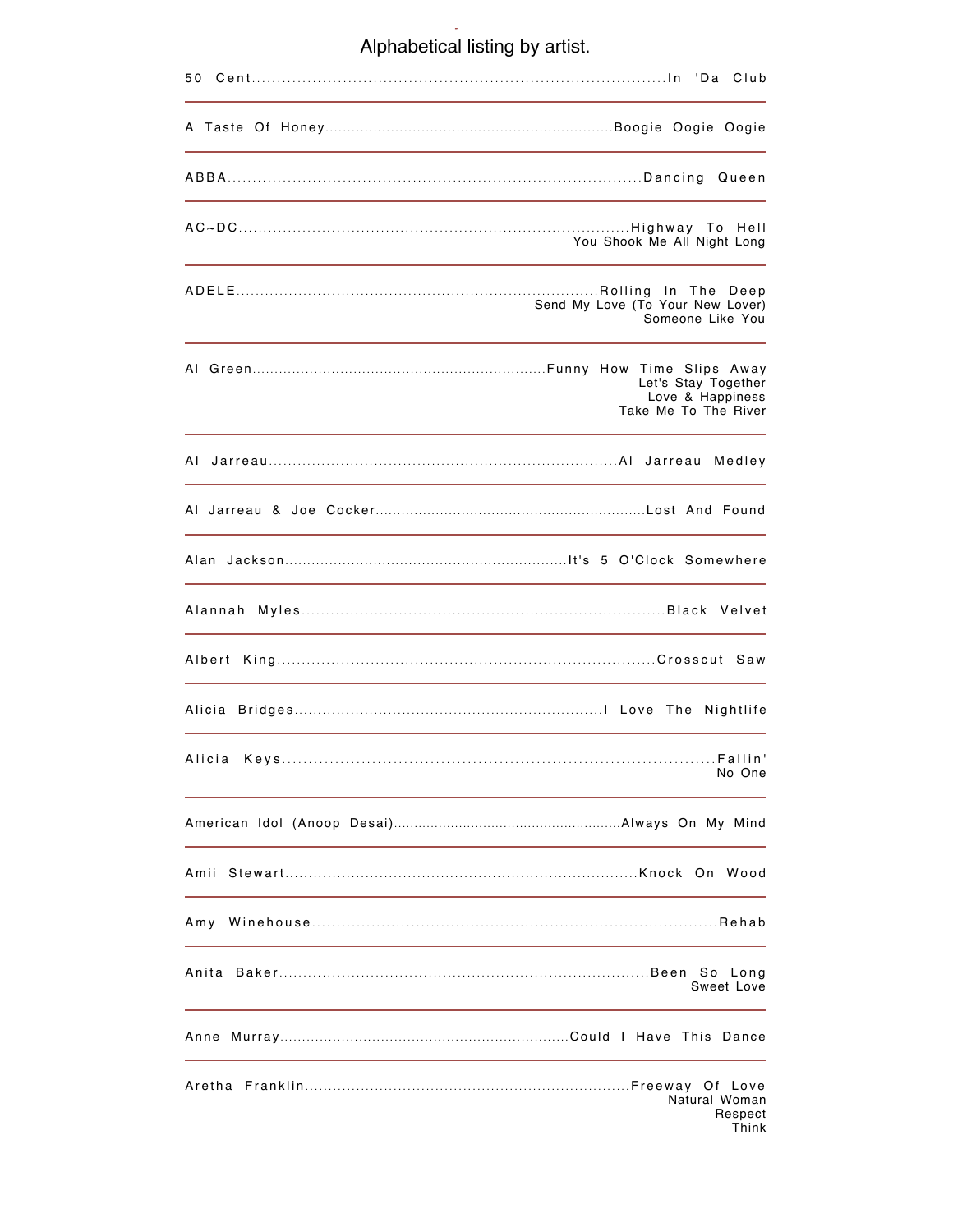| It's Ecstasy<br><b>Staying Power</b><br>You're My First, My Last, My Everything |
|---------------------------------------------------------------------------------|
|                                                                                 |
|                                                                                 |
|                                                                                 |
| Love On Top<br>Single Ladies                                                    |
|                                                                                 |
|                                                                                 |
|                                                                                 |
|                                                                                 |
|                                                                                 |
|                                                                                 |
|                                                                                 |
| No Diggity                                                                      |
|                                                                                 |
|                                                                                 |
| Bob<br>Exodus<br>Is This Love                                                   |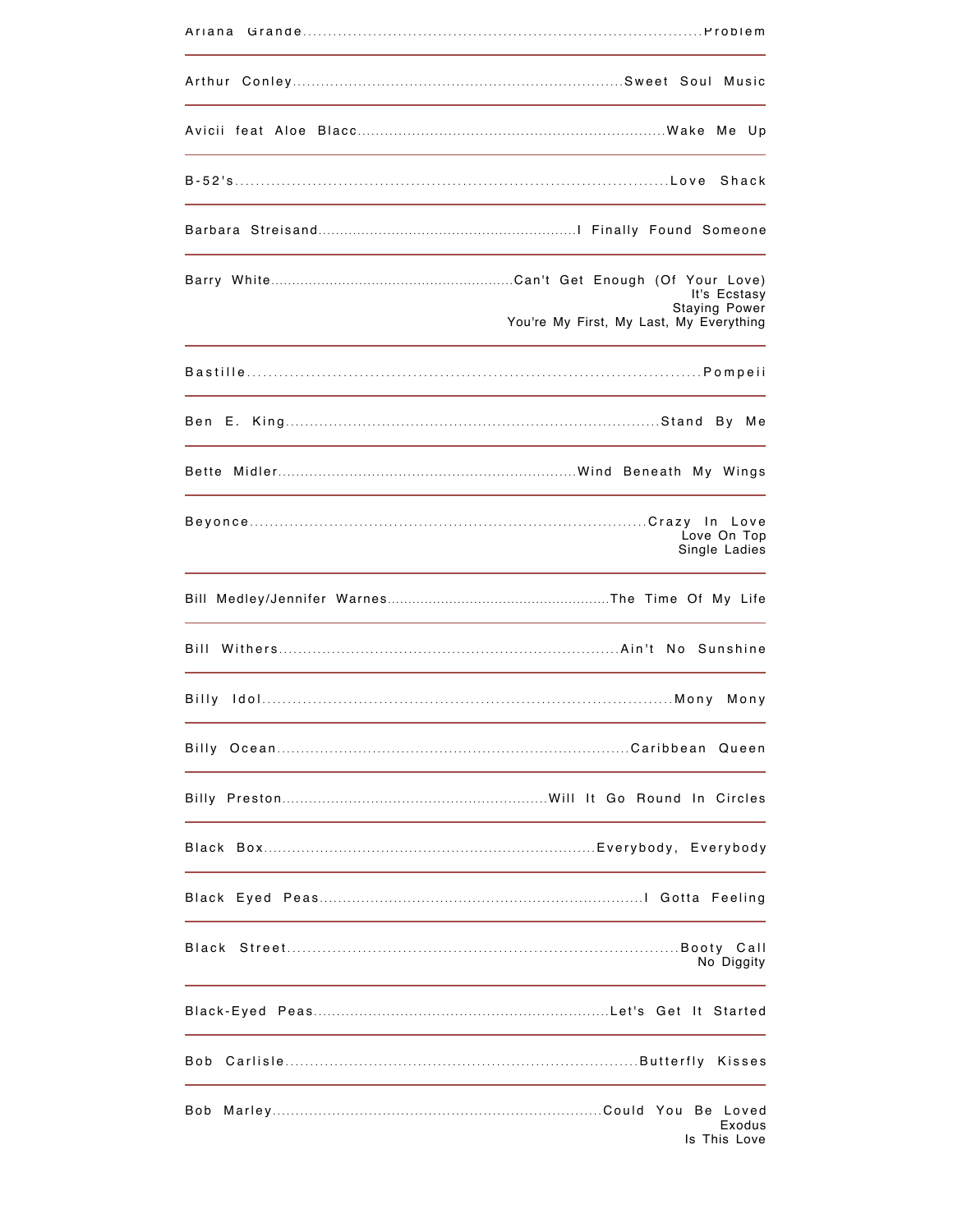|       |                                              |  | My Prerogative |
|-------|----------------------------------------------|--|----------------|
|       |                                              |  | Mac The Knife  |
|       |                                              |  |                |
|       |                                              |  |                |
| Bruno | Just The Way You Are<br>Locked Out Of Heaven |  | Grenade        |
|       |                                              |  |                |
|       |                                              |  |                |
|       |                                              |  |                |
|       |                                              |  |                |
|       |                                              |  |                |
|       |                                              |  |                |
|       |                                              |  |                |
|       |                                              |  |                |
|       |                                              |  | You            |
|       |                                              |  |                |
|       |                                              |  |                |
|       |                                              |  |                |
|       |                                              |  |                |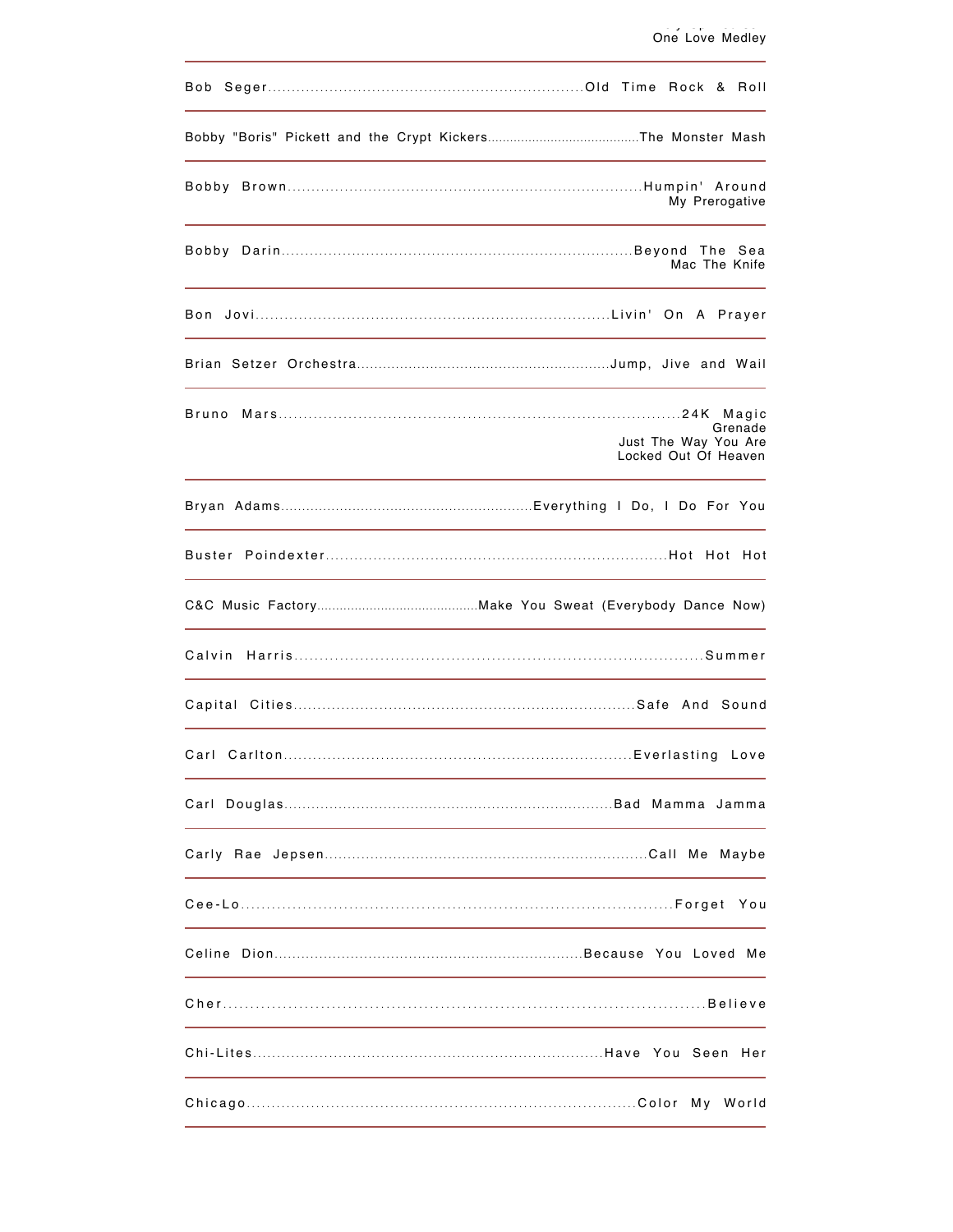|                                                         | Say Something                                                                                                    |
|---------------------------------------------------------|------------------------------------------------------------------------------------------------------------------|
|                                                         | and the control of the control of the control of the control of the control of the control of the control of the |
|                                                         |                                                                                                                  |
|                                                         |                                                                                                                  |
|                                                         |                                                                                                                  |
|                                                         | Slippery When Wet                                                                                                |
|                                                         |                                                                                                                  |
|                                                         |                                                                                                                  |
|                                                         |                                                                                                                  |
|                                                         |                                                                                                                  |
| <u> 1980 - Johann Barn, amerikan berkeman (h. 1980)</u> |                                                                                                                  |
|                                                         |                                                                                                                  |
|                                                         |                                                                                                                  |
|                                                         |                                                                                                                  |
|                                                         |                                                                                                                  |
|                                                         |                                                                                                                  |
|                                                         |                                                                                                                  |
| Dean                                                    |                                                                                                                  |
|                                                         |                                                                                                                  |
| Del                                                     |                                                                                                                  |
|                                                         | Sue                                                                                                              |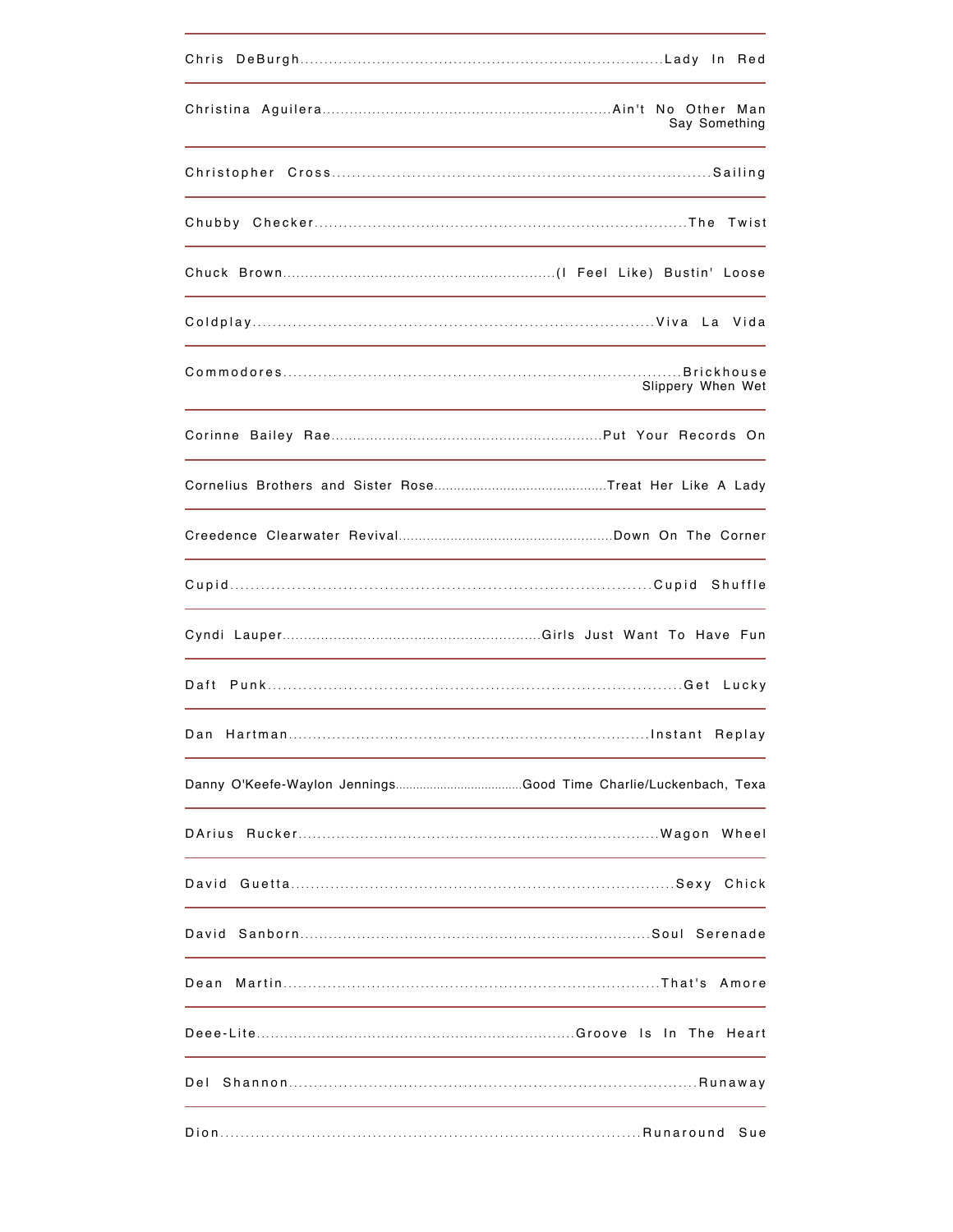|       | Hot Stuff<br>She Works Hard For The Money<br>The Last Dance                                                               |
|-------|---------------------------------------------------------------------------------------------------------------------------|
|       |                                                                                                                           |
|       |                                                                                                                           |
|       |                                                                                                                           |
|       |                                                                                                                           |
|       |                                                                                                                           |
|       | Boogie Wonderland<br>Let's Groove<br>Reasons<br>September<br>Shining Star<br>Sing A Song<br>That's The Way (Of The World) |
| Ed    | Sing<br>Thinking Out Loud                                                                                                 |
|       |                                                                                                                           |
|       | Don't Let The Sun Go Down On Me<br>Rocket Man<br>Your Song                                                                |
| Elvis | Can't Help Falling In Love<br>Jailhouse Rock<br>Return To Sender                                                          |
|       | Love                                                                                                                      |
| Εn    | Mind<br>My Lovin' (You're Never Gonna Get It)                                                                             |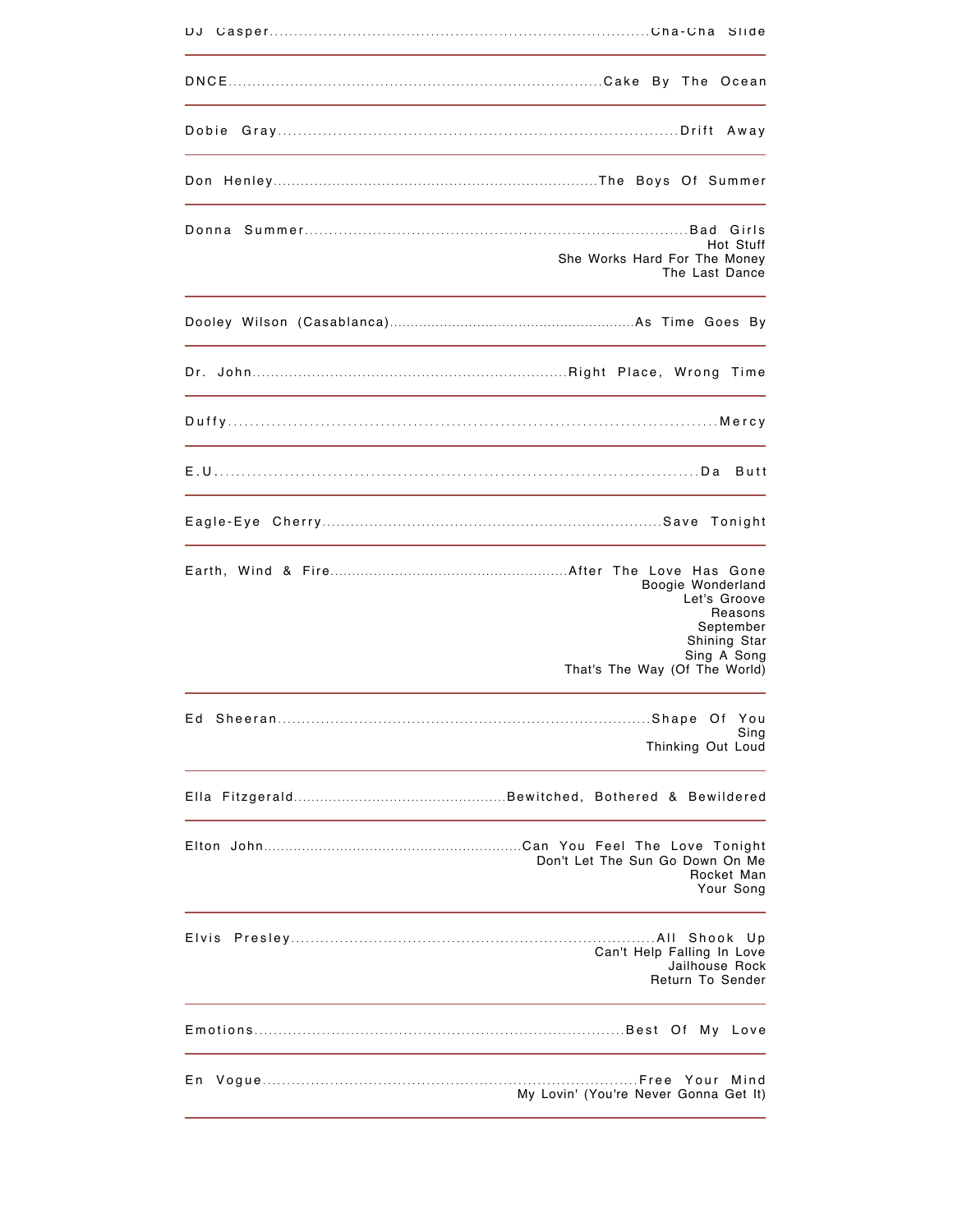| Eric    | Wonderful Tonight                                                                                                                                                                                            |
|---------|--------------------------------------------------------------------------------------------------------------------------------------------------------------------------------------------------------------|
| Etta    | Sunday Kind Of Love                                                                                                                                                                                          |
|         |                                                                                                                                                                                                              |
|         |                                                                                                                                                                                                              |
|         |                                                                                                                                                                                                              |
|         |                                                                                                                                                                                                              |
|         |                                                                                                                                                                                                              |
|         |                                                                                                                                                                                                              |
|         | The<br>Ayer<br>Low<br>Wild Ones                                                                                                                                                                              |
|         |                                                                                                                                                                                                              |
|         |                                                                                                                                                                                                              |
|         |                                                                                                                                                                                                              |
|         | Fly Me To The Moon<br>I've Got You Under My Skin<br>Moonlight Serenade<br>New York, New York<br>Our Love Is Here To Stay<br>The Lady Is A Tramp<br>The Summer Wind<br>The Way You Look Tonight<br>Witchcraft |
| Frankie |                                                                                                                                                                                                              |
|         |                                                                                                                                                                                                              |
|         | Right<br>Now                                                                                                                                                                                                 |
| Gap     |                                                                                                                                                                                                              |
|         |                                                                                                                                                                                                              |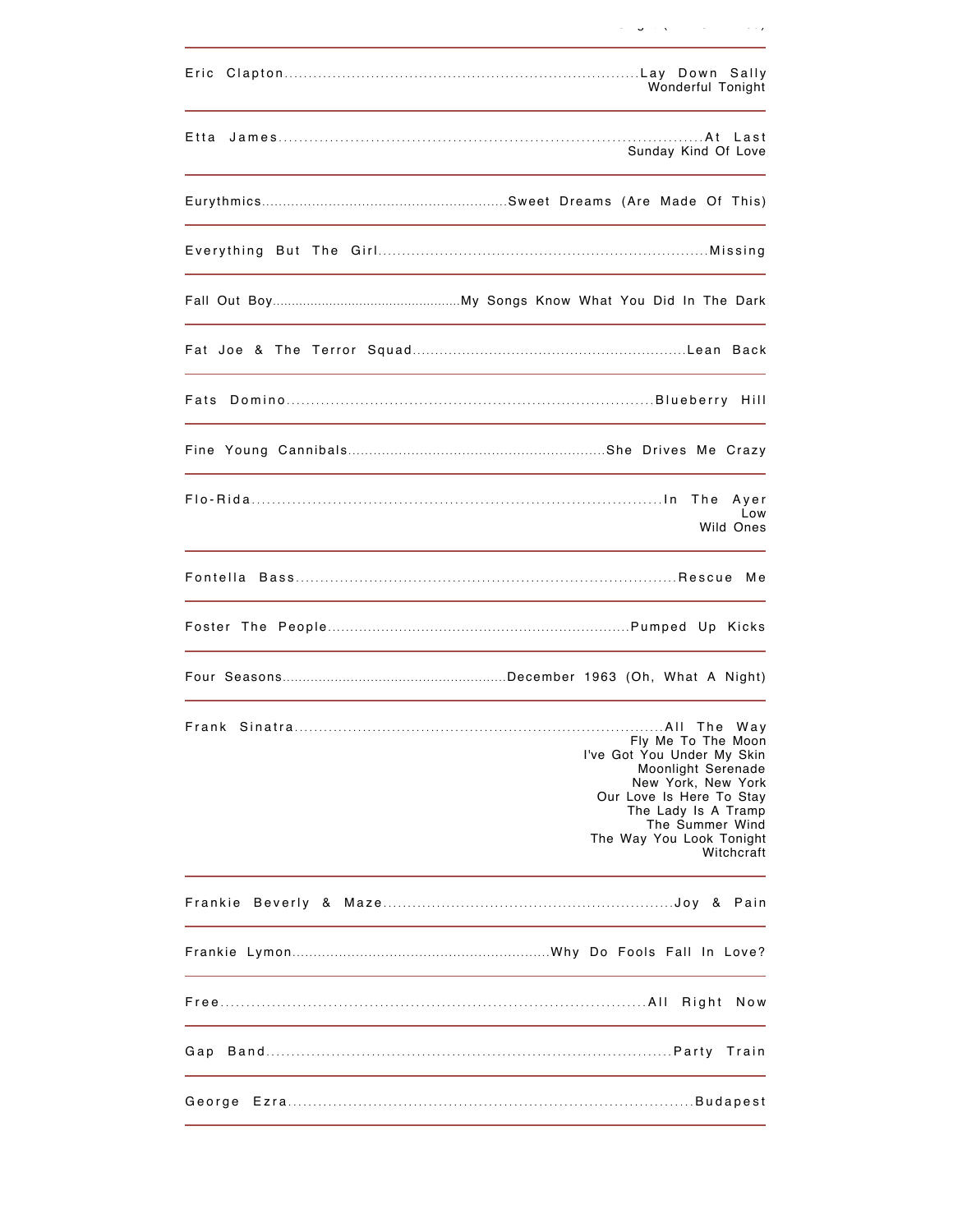|        | Neither One Of Us<br>You're The Best Thing That Ever Happened To Me |
|--------|---------------------------------------------------------------------|
| Glenn  | Mood                                                                |
| Gloria |                                                                     |
| Gnarls |                                                                     |
|        |                                                                     |
|        |                                                                     |
|        |                                                                     |
|        |                                                                     |
|        |                                                                     |
|        |                                                                     |
|        |                                                                     |
| lke.   | Marv                                                                |
| Irene  |                                                                     |
|        |                                                                     |
|        | Sex Machine<br>Too Funky In Here                                    |
| James  | &<br>Rain<br>How Sweet It Is (To Be Loved By You)                   |
| Jamie  | - It                                                                |
|        |                                                                     |
|        |                                                                     |
|        |                                                                     |

George McRae .......................................................................... Rock Your Baby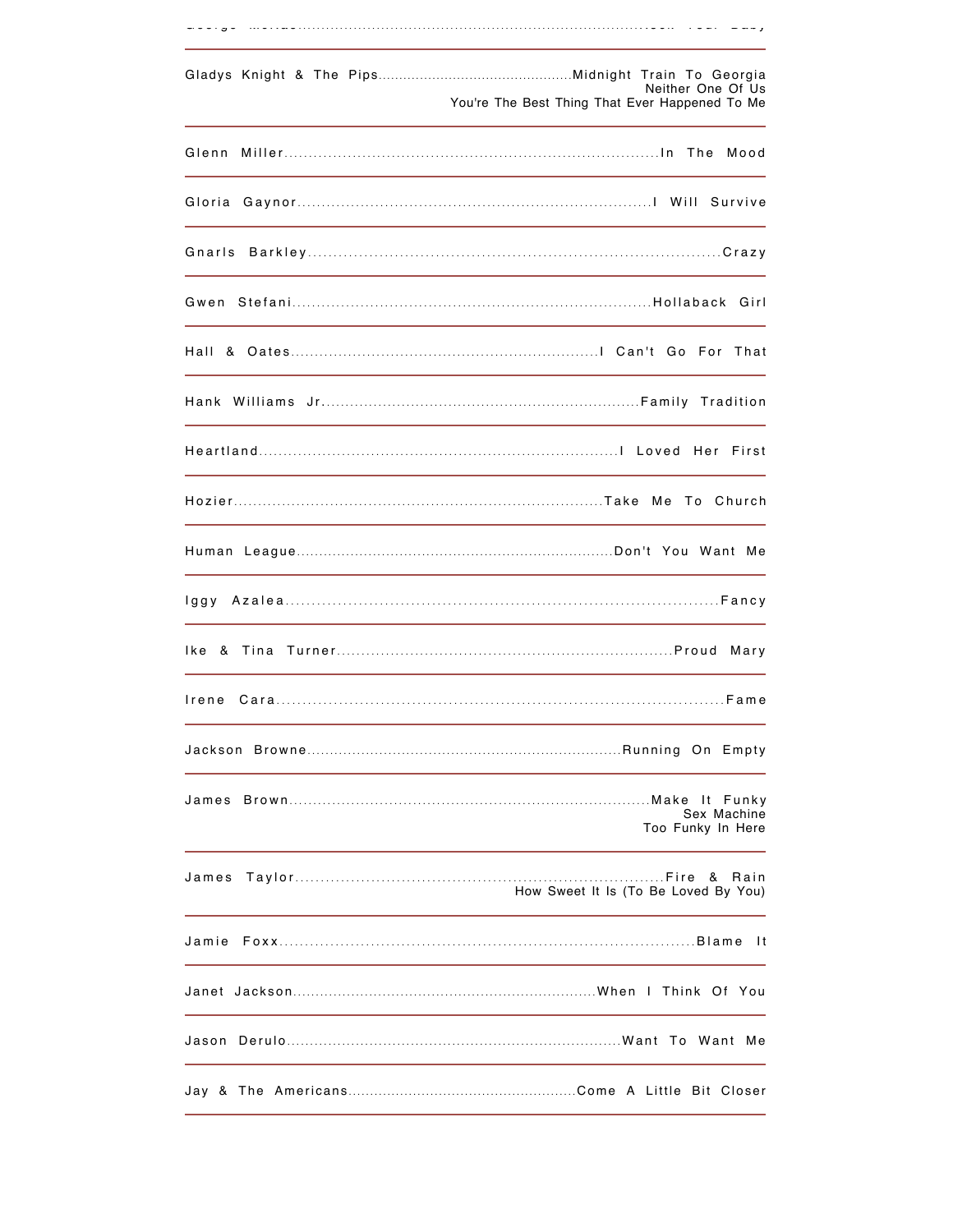|                               | Spotlight                            |
|-------------------------------|--------------------------------------|
|                               | Only The Strong Survive              |
|                               |                                      |
|                               |                                      |
|                               |                                      |
|                               |                                      |
|                               |                                      |
|                               |                                      |
|                               |                                      |
|                               |                                      |
|                               |                                      |
| Jody's Got Your Girl And Gone | Who's Making Love                    |
|                               |                                      |
|                               | Believin'<br>Faithfully<br>Open Arms |
|                               |                                      |
|                               |                                      |
| Justin                        |                                      |
|                               |                                      |
|                               |                                      |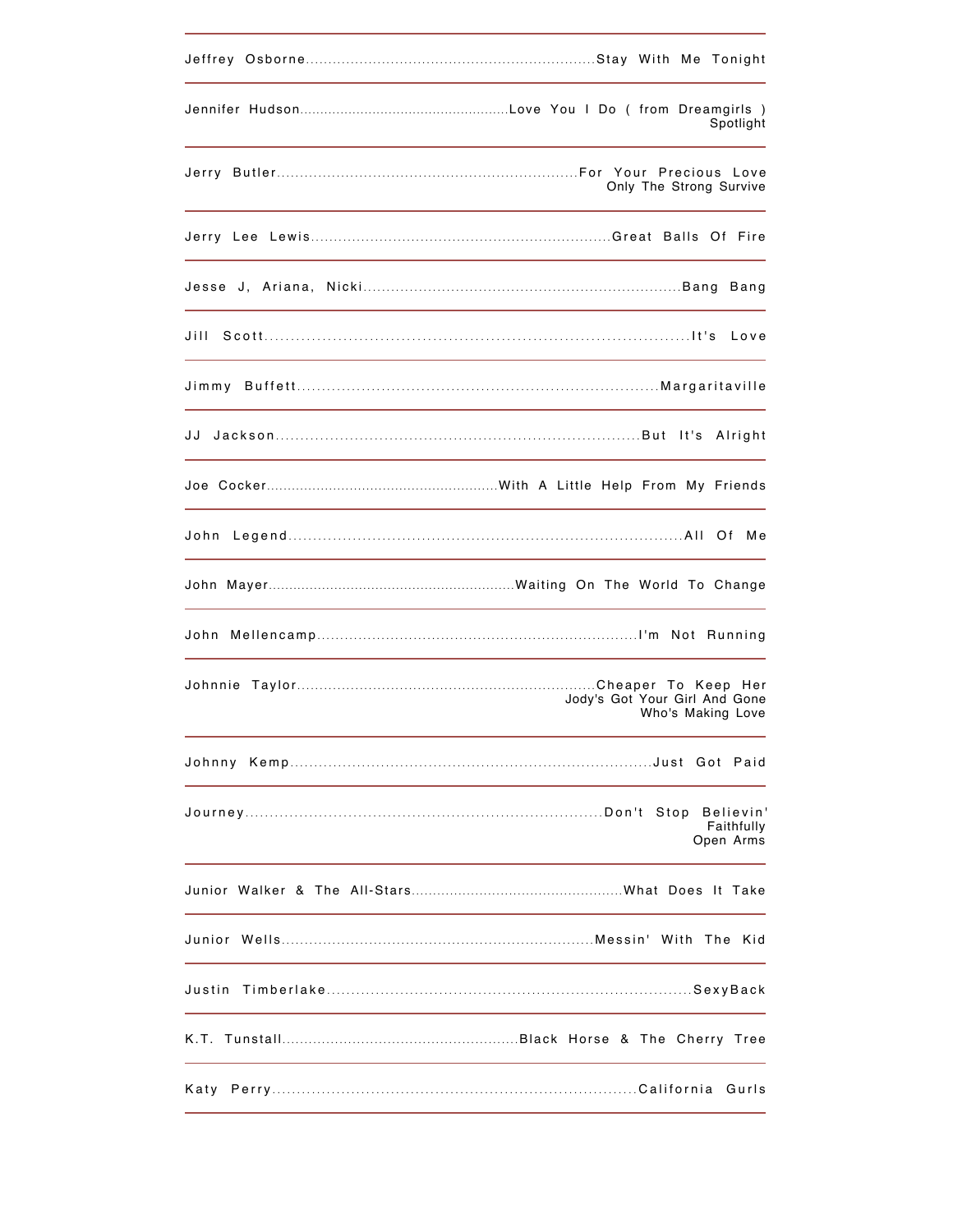| TiK ToK<br>Your Love Is My Drug                                                                                                                                                                                               |
|-------------------------------------------------------------------------------------------------------------------------------------------------------------------------------------------------------------------------------|
| Whole Notha Thang                                                                                                                                                                                                             |
| Everybody Wants To Go To Heaven<br>Living In Fast Forward                                                                                                                                                                     |
| the control of the control of the control of the control of the control of the control of the control of the control of the control of the control of the control of the control of the control of the control of the control |
|                                                                                                                                                                                                                               |
|                                                                                                                                                                                                                               |
| Funky Stuff<br>Get Down On It<br>Jungle Boogie<br>Ladies' Night                                                                                                                                                               |
| Marmalade                                                                                                                                                                                                                     |
| Just Dance<br>Poker Face                                                                                                                                                                                                      |
|                                                                                                                                                                                                                               |
|                                                                                                                                                                                                                               |
|                                                                                                                                                                                                                               |
|                                                                                                                                                                                                                               |
| Long<br>Truly                                                                                                                                                                                                                 |
| Little<br>Oh Atlanta<br>Skin It Back                                                                                                                                                                                          |
|                                                                                                                                                                                                                               |
| Sexy And I Know It                                                                                                                                                                                                            |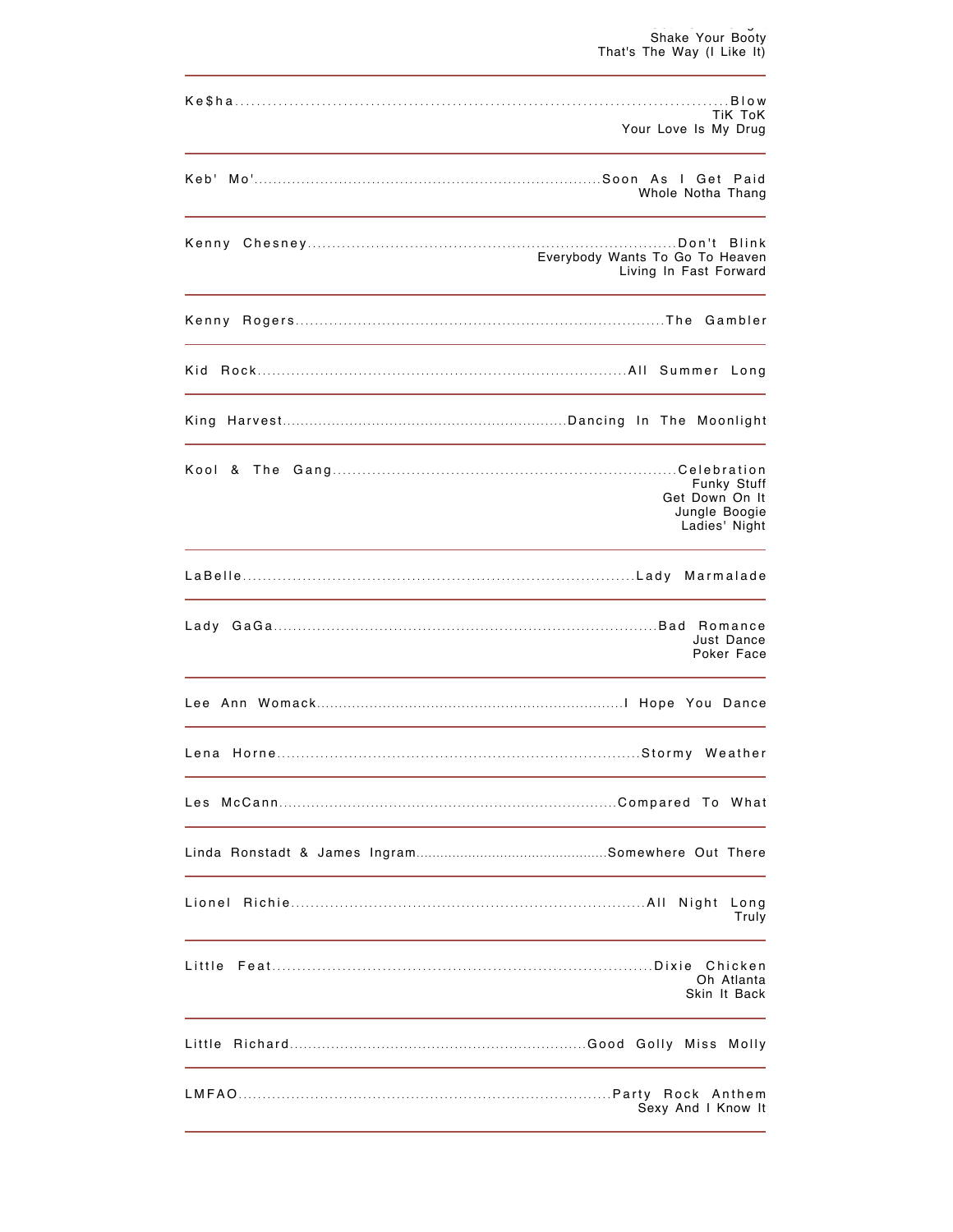| Los  |                                                                                             |
|------|---------------------------------------------------------------------------------------------|
| Lou  |                                                                                             |
|      | You'll Never Find (Another Love Like Mine)                                                  |
|      |                                                                                             |
|      |                                                                                             |
|      |                                                                                             |
|      |                                                                                             |
|      |                                                                                             |
|      | Here & Now<br>Power Of Love                                                                 |
|      |                                                                                             |
|      |                                                                                             |
|      | Boogie                                                                                      |
|      |                                                                                             |
|      |                                                                                             |
|      |                                                                                             |
|      | Jagger<br>Sugar                                                                             |
|      | Nowhere To Run                                                                              |
|      | Got To Give It Up<br>I Heard It Through The Grapevine<br>Let's Get It On<br>What's Going On |
| Mary | Just Fine                                                                                   |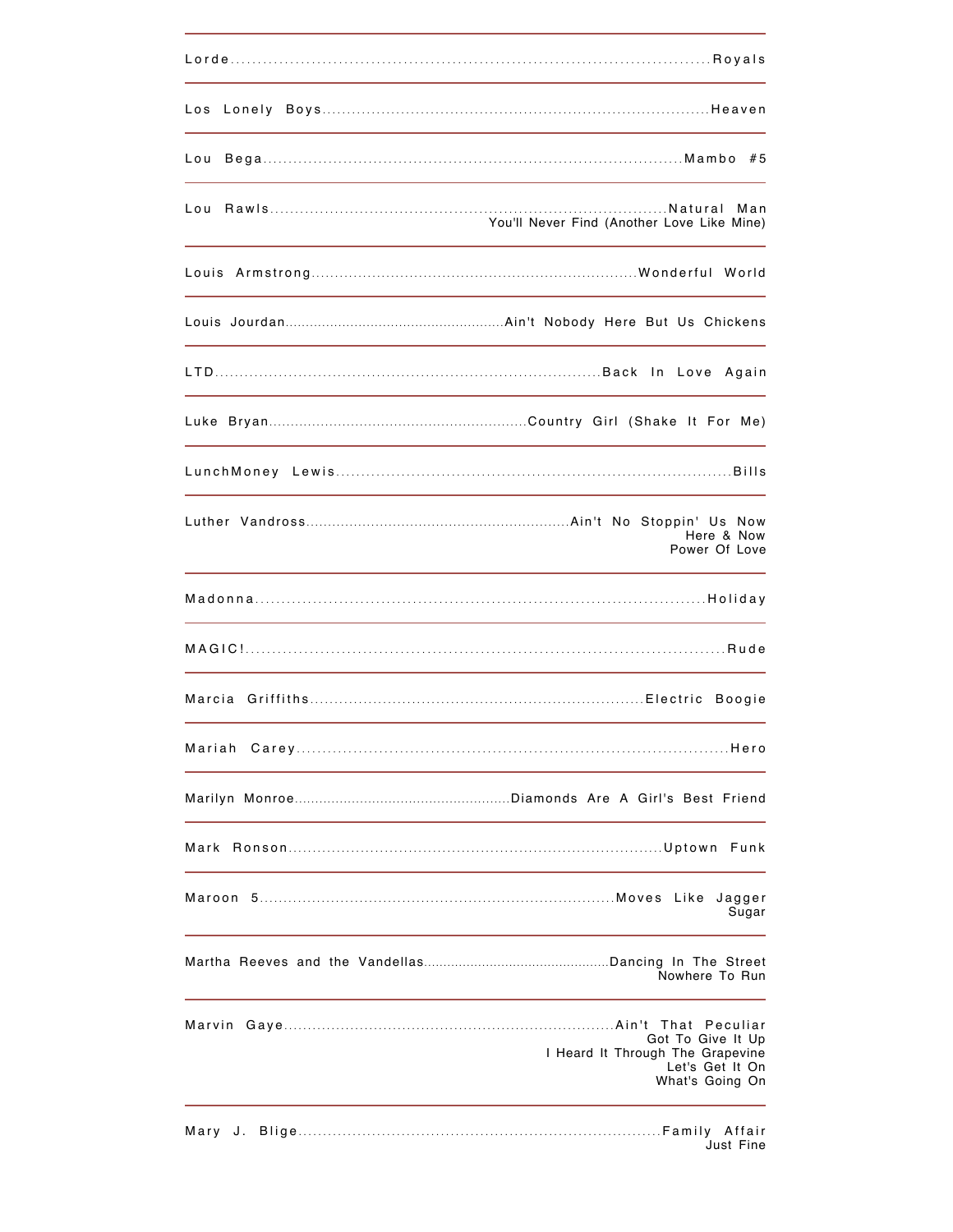|                                                                            | Lips Are Movin'                                                                                                                                                                         |
|----------------------------------------------------------------------------|-----------------------------------------------------------------------------------------------------------------------------------------------------------------------------------------|
|                                                                            |                                                                                                                                                                                         |
|                                                                            | - It                                                                                                                                                                                    |
|                                                                            |                                                                                                                                                                                         |
|                                                                            | Sway<br>The Way You Look Tonight                                                                                                                                                        |
|                                                                            |                                                                                                                                                                                         |
|                                                                            | Don't Stop 'Til You Get Enough<br>Man In The Mirror<br>Off The Wall<br>P.Y.T. (Pretty Young Thing)<br>Remember The Time<br>Shake Your Body Down<br>The Way You Make Me Feel<br>Thriller |
|                                                                            | Takin' It To The Streets<br>What A Fool Believes                                                                                                                                        |
|                                                                            |                                                                                                                                                                                         |
|                                                                            |                                                                                                                                                                                         |
|                                                                            |                                                                                                                                                                                         |
|                                                                            |                                                                                                                                                                                         |
|                                                                            |                                                                                                                                                                                         |
|                                                                            |                                                                                                                                                                                         |
|                                                                            |                                                                                                                                                                                         |
| the control of the control of the control of the control of the control of |                                                                                                                                                                                         |
|                                                                            |                                                                                                                                                                                         |
|                                                                            |                                                                                                                                                                                         |
|                                                                            |                                                                                                                                                                                         |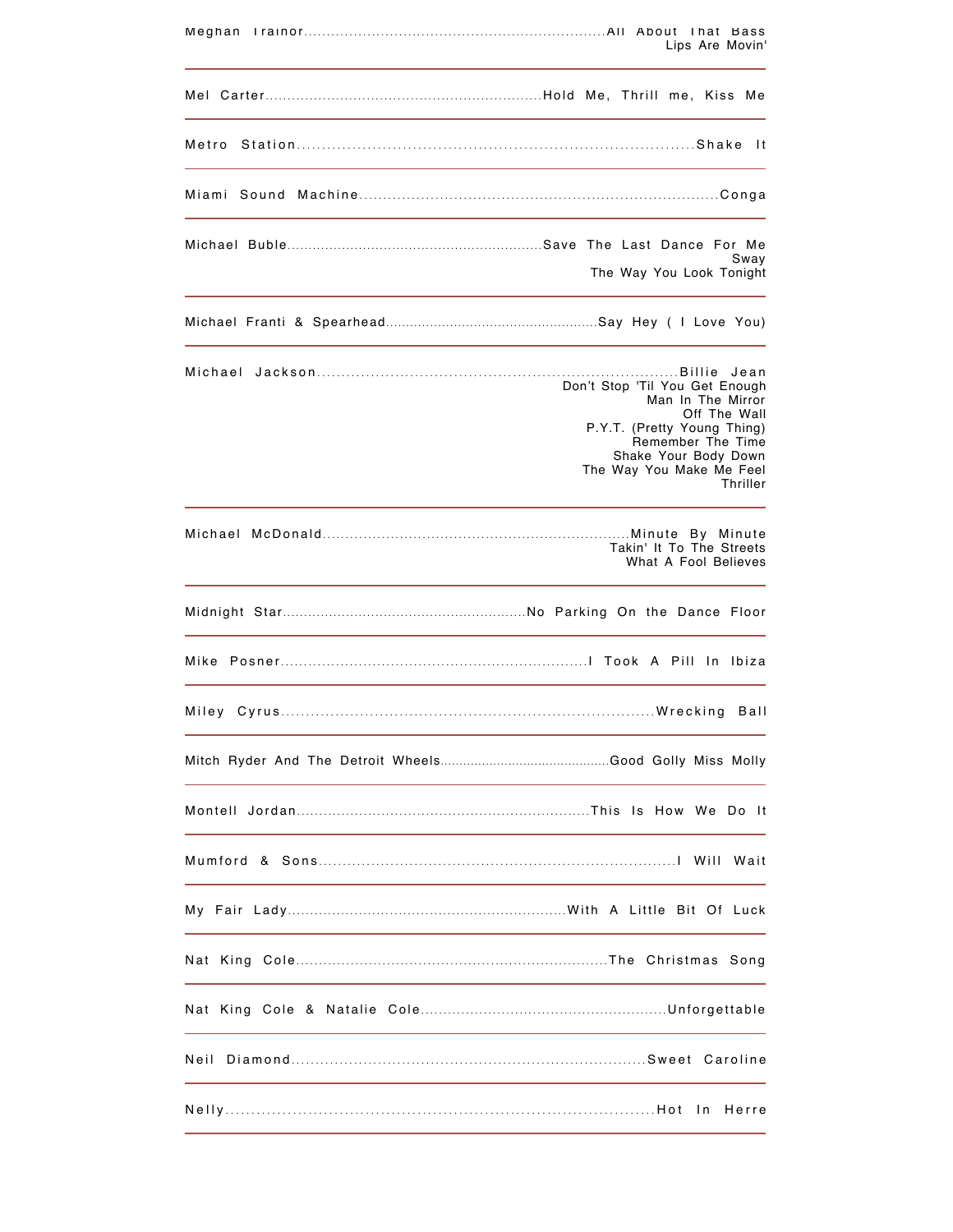| Nicki                                      |
|--------------------------------------------|
|                                            |
| No.                                        |
| Don't Know Why                             |
| Rhythm                                     |
| For The Love Of Money<br>Use To Be My Girl |
| Ohio                                       |
|                                            |
|                                            |
| I Like The Way You Move                    |
|                                            |
| Dog                                        |
|                                            |
|                                            |
| Peggy                                      |
|                                            |
|                                            |
| Runnin'                                    |
| Phillip                                    |
| Raise Your Glass                           |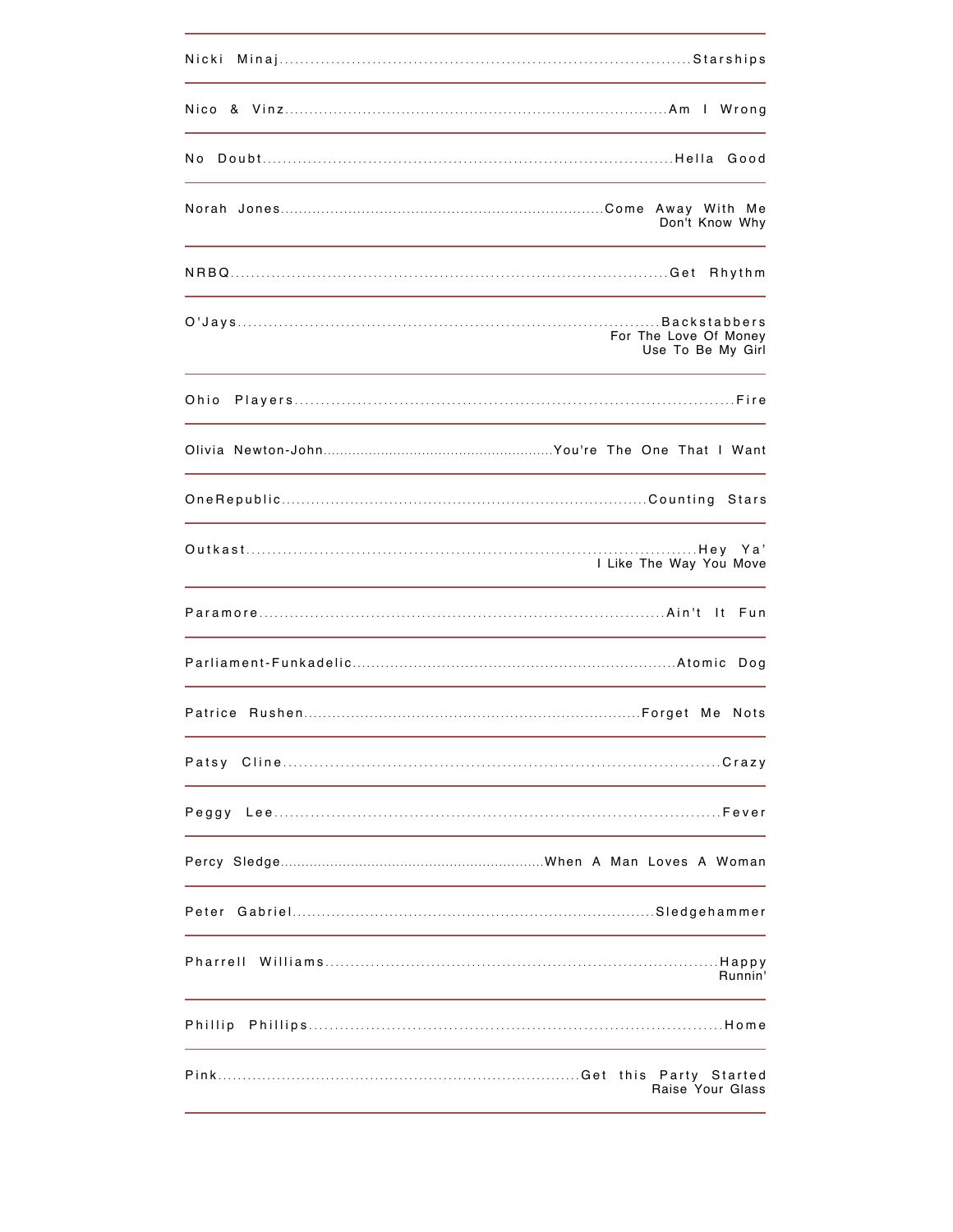|       | Controversy<br><b>DMSR</b><br>Kiss<br>Let's Go Crazy                              |
|-------|-----------------------------------------------------------------------------------|
|       |                                                                                   |
|       | When I Grow Up                                                                    |
|       |                                                                                   |
|       |                                                                                   |
|       |                                                                                   |
|       | Georgia On My Mind<br>I Can't Stop Loving You<br>Unchain My Heart<br>What'd I Say |
|       |                                                                                   |
|       |                                                                                   |
|       | Superfreak                                                                        |
| Ricky |                                                                                   |
|       | You've Lost That Lovin' Feelin'                                                   |
|       | Don't Stop The Music<br>Love On The Brain<br>Pon De Replay<br><b>Right Now</b>    |
|       | S<br>We Found Love<br>Where Have You Been<br>Work                                 |
|       | Bad Case Of Loving You                                                            |
|       |                                                                                   |
| Robin |                                                                                   |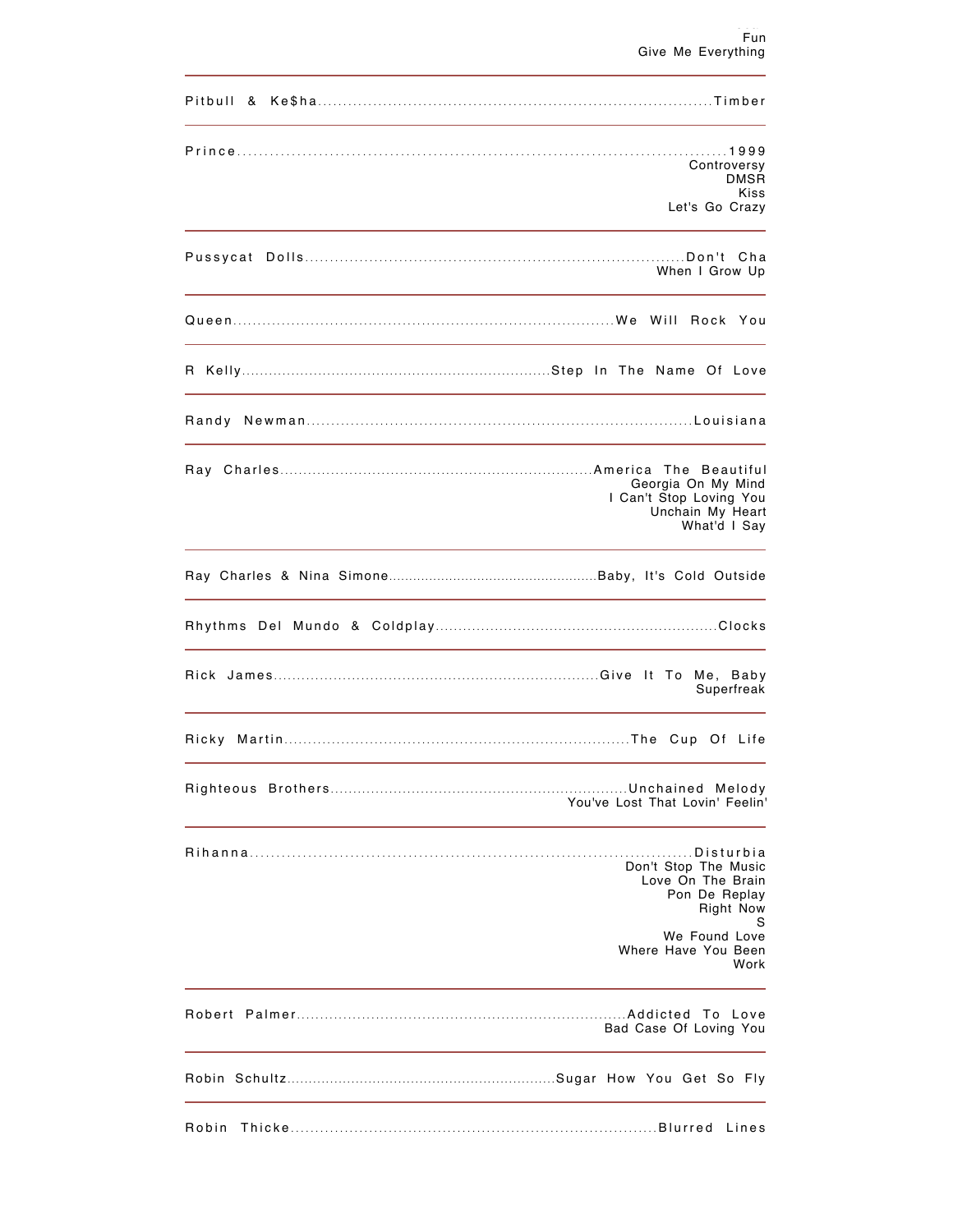| Rose   |                                                      |
|--------|------------------------------------------------------|
|        | Kiss of Life<br>Smooth Operator<br>Your Love Is King |
|        | Twistin' The Night Away<br>You Send Me               |
|        |                                                      |
|        |                                                      |
|        |                                                      |
|        |                                                      |
| Sean   | Fire Burning                                         |
|        |                                                      |
|        |                                                      |
|        |                                                      |
|        |                                                      |
|        |                                                      |
|        |                                                      |
| Sister |                                                      |
|        |                                                      |
|        |                                                      |
|        | Power                                                |
|        |                                                      |
|        |                                                      |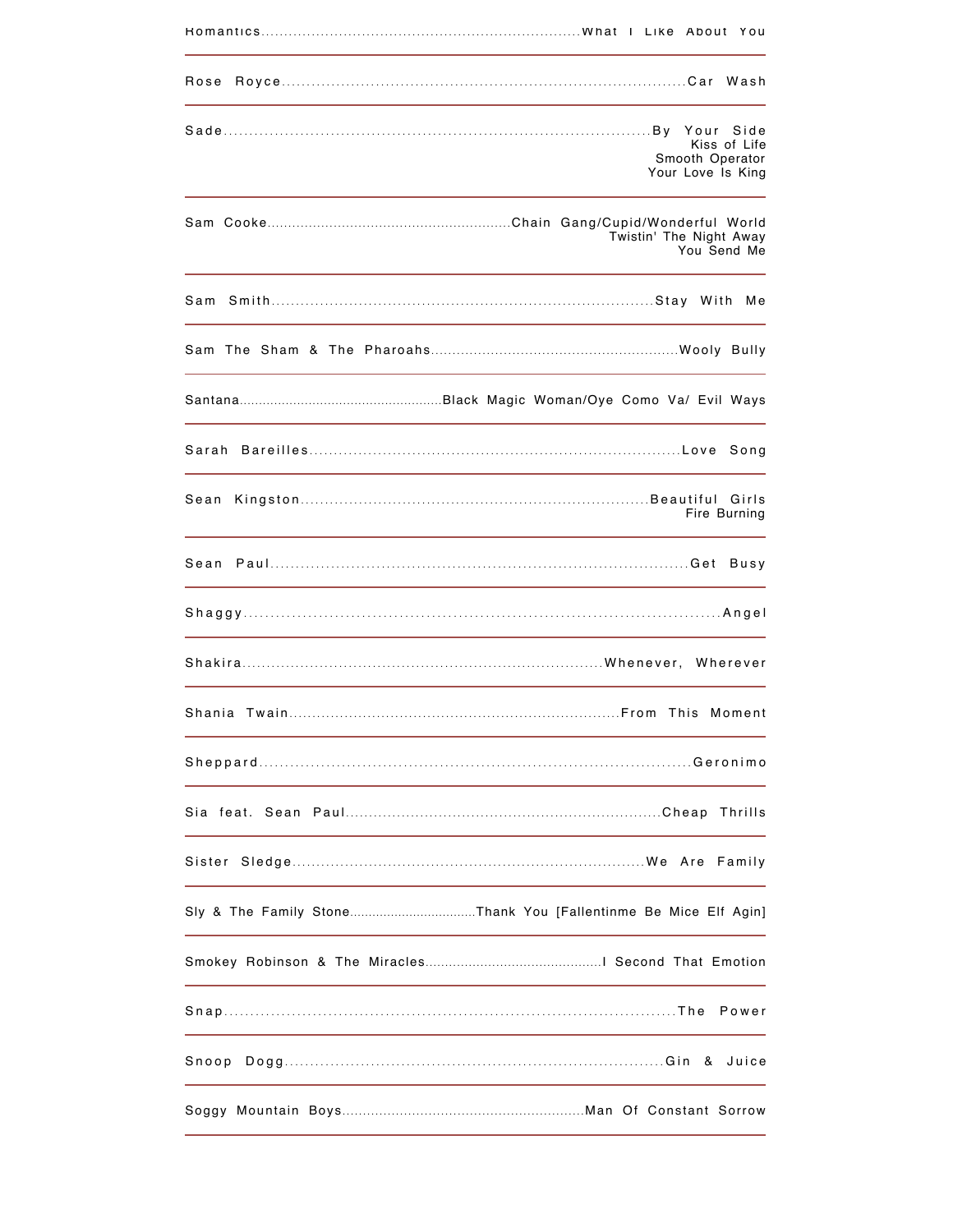|     | Magic Carpet Ride                                                                                                                |
|-----|----------------------------------------------------------------------------------------------------------------------------------|
|     |                                                                                                                                  |
|     |                                                                                                                                  |
|     | Higher Ground<br>I Just Called To Say I Love You<br>Signed, Sealed, Delivered<br>Superstition<br>You Are The Sunshine Of My Life |
|     |                                                                                                                                  |
|     |                                                                                                                                  |
|     |                                                                                                                                  |
|     |                                                                                                                                  |
|     | lt Off                                                                                                                           |
|     | Surfer Girl                                                                                                                      |
|     | I Saw Her Standing There<br>Twist & Shout                                                                                        |
|     | You Should Be Dancin'                                                                                                            |
| The |                                                                                                                                  |
|     | First I Look At The Purse                                                                                                        |
|     | Save The Last Dance For Me<br>Spanish Harlem<br>Sweets For My Sweet<br>Under The Boardwalk<br>Up On The Roof                     |
|     |                                                                                                                                  |
|     | Same Old Song                                                                                                                    |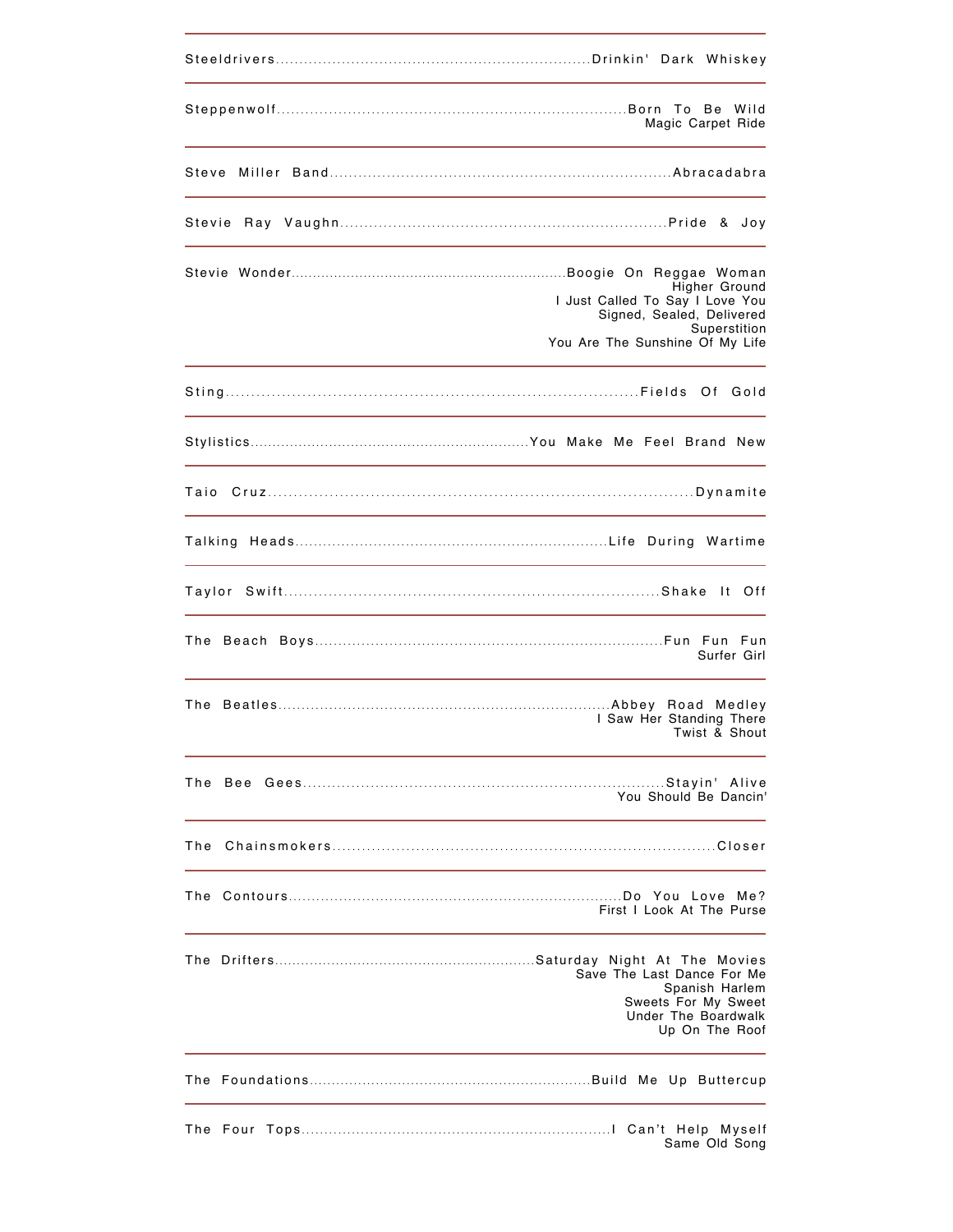| i he  | Live It Up                                                                                    |
|-------|-----------------------------------------------------------------------------------------------|
|       |                                                                                               |
| The   | Shining Star                                                                                  |
|       | I Love Music<br>Love Train                                                                    |
|       |                                                                                               |
|       |                                                                                               |
|       | Honky Tonk Women                                                                              |
|       | I'll Be Around<br>Mighty Love<br>Rubberband Man<br>Workin' My Way Back To You/Forgive Me Girl |
|       | Get Ready<br>I Heard It Through The Grapevine<br>Just My Imagination<br>My Girl               |
| The   | Bird                                                                                          |
|       |                                                                                               |
| The   |                                                                                               |
| The   |                                                                                               |
|       | Earned It (Fifty Shades Of Gray)                                                              |
|       |                                                                                               |
|       |                                                                                               |
|       |                                                                                               |
|       |                                                                                               |
| Three |                                                                                               |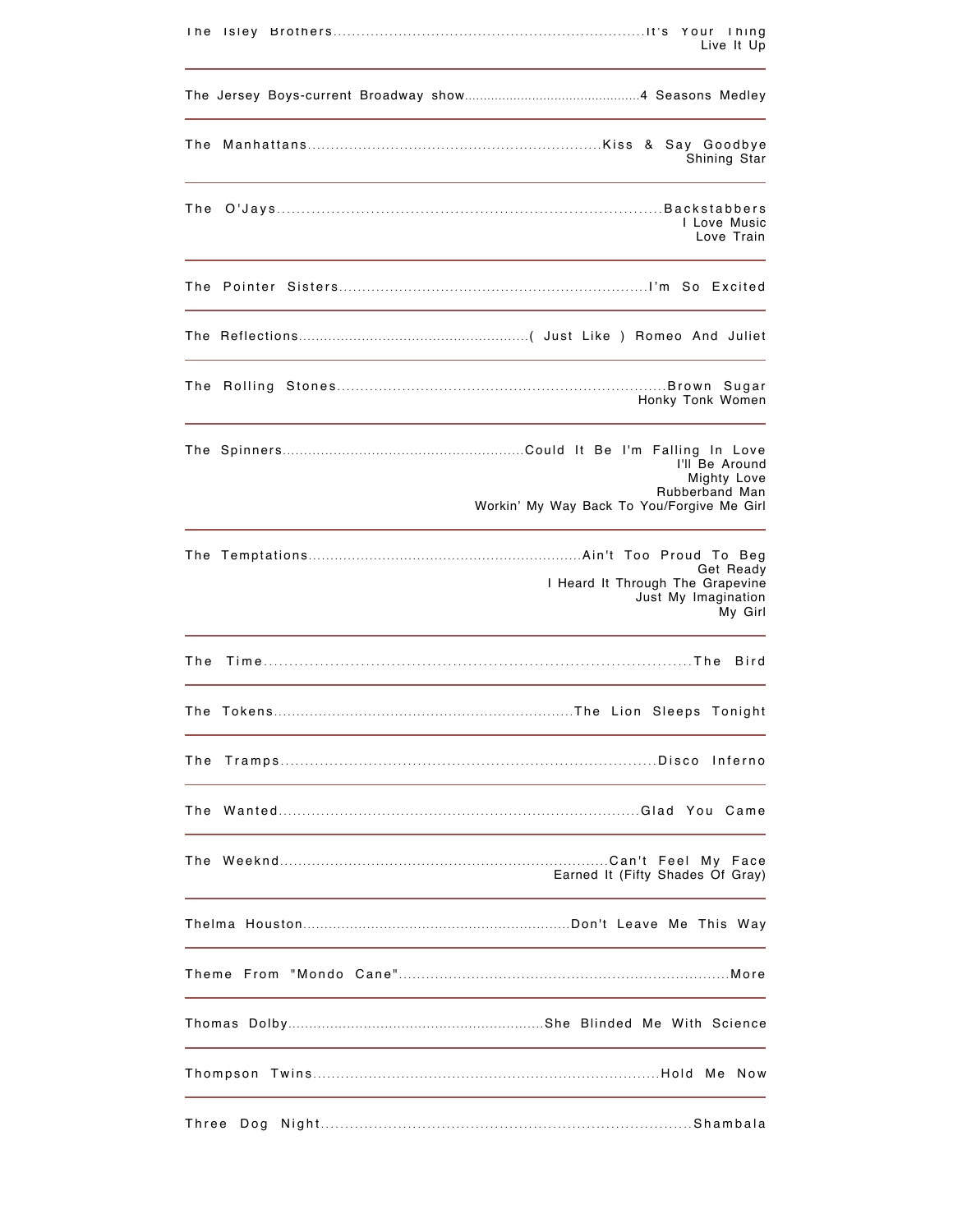| I Love This Bar                                                        |
|------------------------------------------------------------------------|
|                                                                        |
|                                                                        |
|                                                                        |
|                                                                        |
| Scream<br>Yeah                                                         |
|                                                                        |
| Have I Told You Lately (That I Love You)                               |
|                                                                        |
| Rider<br>Slippin' Into Darkness                                        |
|                                                                        |
| Savin' All My Love                                                     |
|                                                                        |
|                                                                        |
| Wilson<br>In The Midnight Hour<br>Land Of 1000 Dances<br>Mustang Sally |
| Young                                                                  |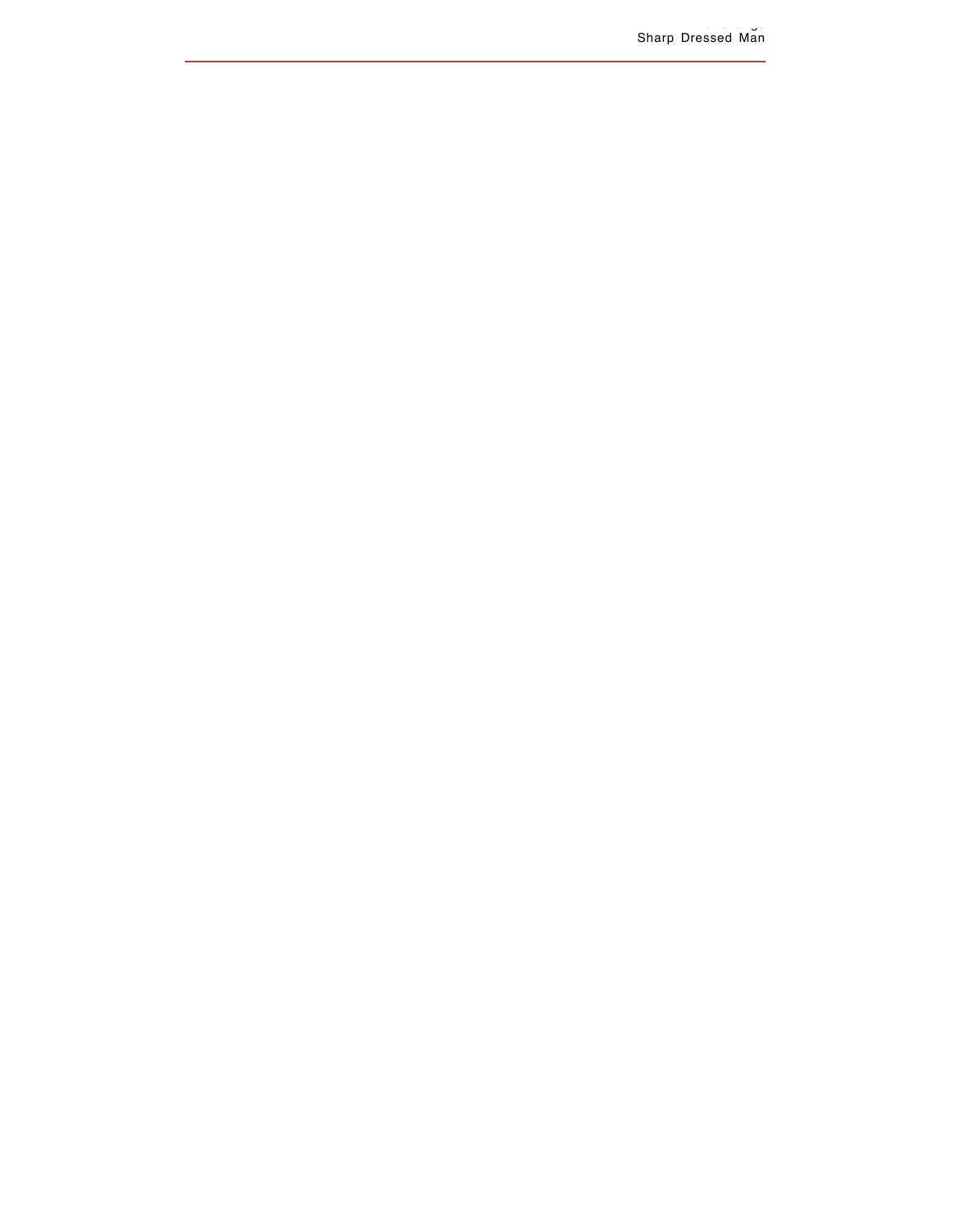| 1st dance, Father/Daughter dance, Mother/Son dance, etc. |  |
|----------------------------------------------------------|--|
| Bob                                                      |  |
|                                                          |  |
|                                                          |  |
|                                                          |  |
|                                                          |  |
| John                                                     |  |
|                                                          |  |
| Kenny                                                    |  |
|                                                          |  |
|                                                          |  |
|                                                          |  |
|                                                          |  |
|                                                          |  |

Specialty Songs